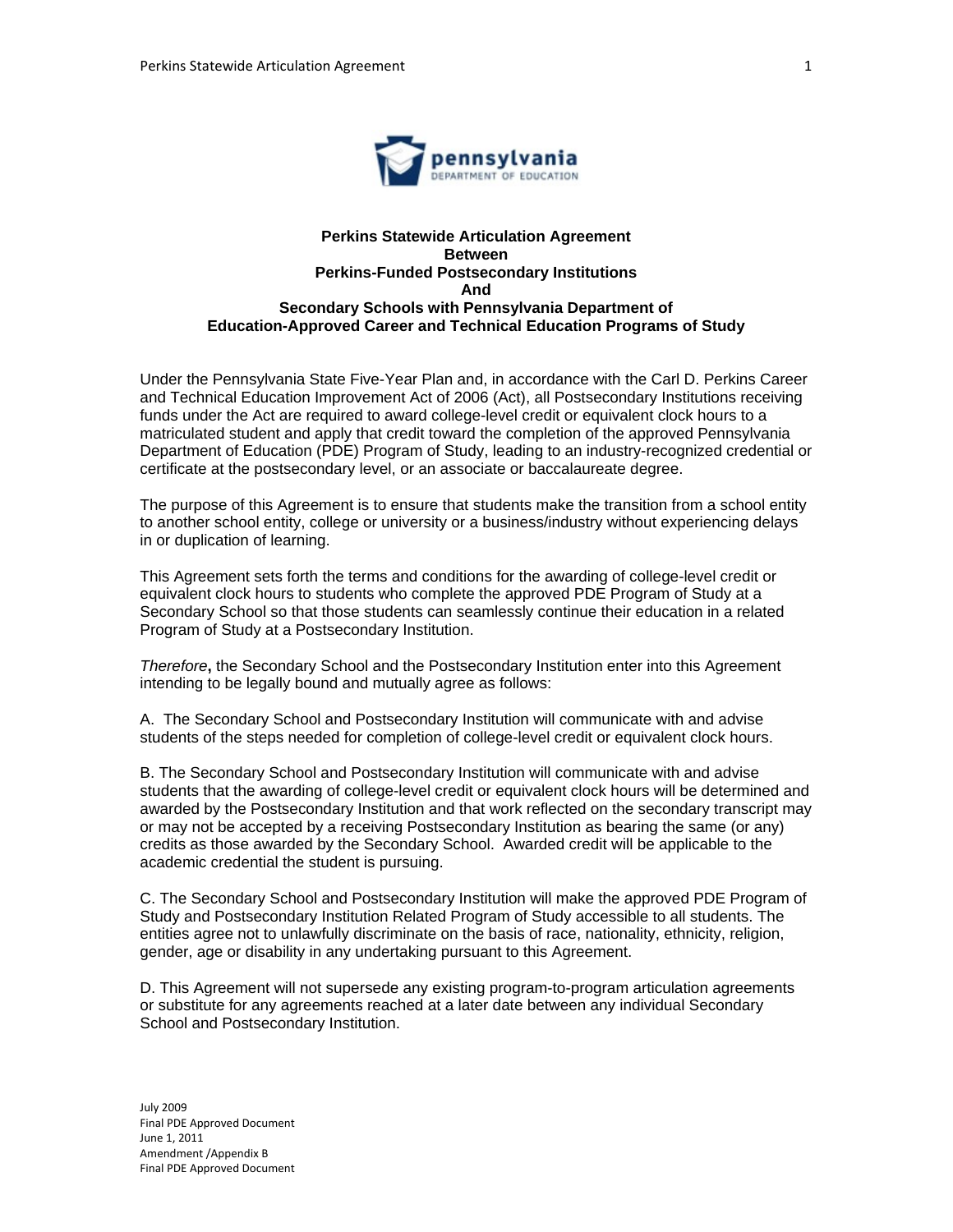E. The Secondary School and Postsecondary Institution will abide by this Agreement for three years from the date of approval. Termination of the Agreement will begin one calendar year from the date of written notification. Any party choosing to withdraw from the Agreement shall allow participating students from that institution to continue their education under the terms of this Agreement until their educational program is complete. If at any time the Postsecondary Institution no longer receives Perkins funding, then continuance of this agreement is at the discretion of the Postsecondary Institution and the Secondary School.

F. As equal partners in ensuring success of the agreement, the Postsecondary Institution and Secondary School will conduct evaluation of the Agreement to judge how well the Agreement is working. Data-driven decisions will be made to ensure continuous improvement of the Agreement and student success.

G. Each Secondary School and Postsecondary Institution will designate a representative who will coordinate/review the Agreement.

## **The Secondary School agrees to:**

- A. Implement the approved PDE Program(s) of Study.
- B. Provide assessment of student competencies based upon performance standards as prescribed by the approved PDE Program of Study.
- C. Furnish documentation necessary to the Postsecondary Institution upon a student's written request. Documents should be student specific and should verify that the student meets all secondary requirements of the approved PDE Program of Study.
- D. Provide documentation to the postsecondary institution that must include each of the following items, if applicable
	- High School Diploma;
	- Official Student Transcript;
	- Secondary Competency Task List with the signature of a secondary school technical instructor;
	- PA Certificate of Competency or PA Skills Certificate in technical program area and
	- Industry certifications earned

### **The Postsecondary Institution agrees to:**

A. Identify course equivalency(s) to the approved PDE Program of Study competencies to determine the college-level credit or equivalent clock hours to be awarded to a matriculated student.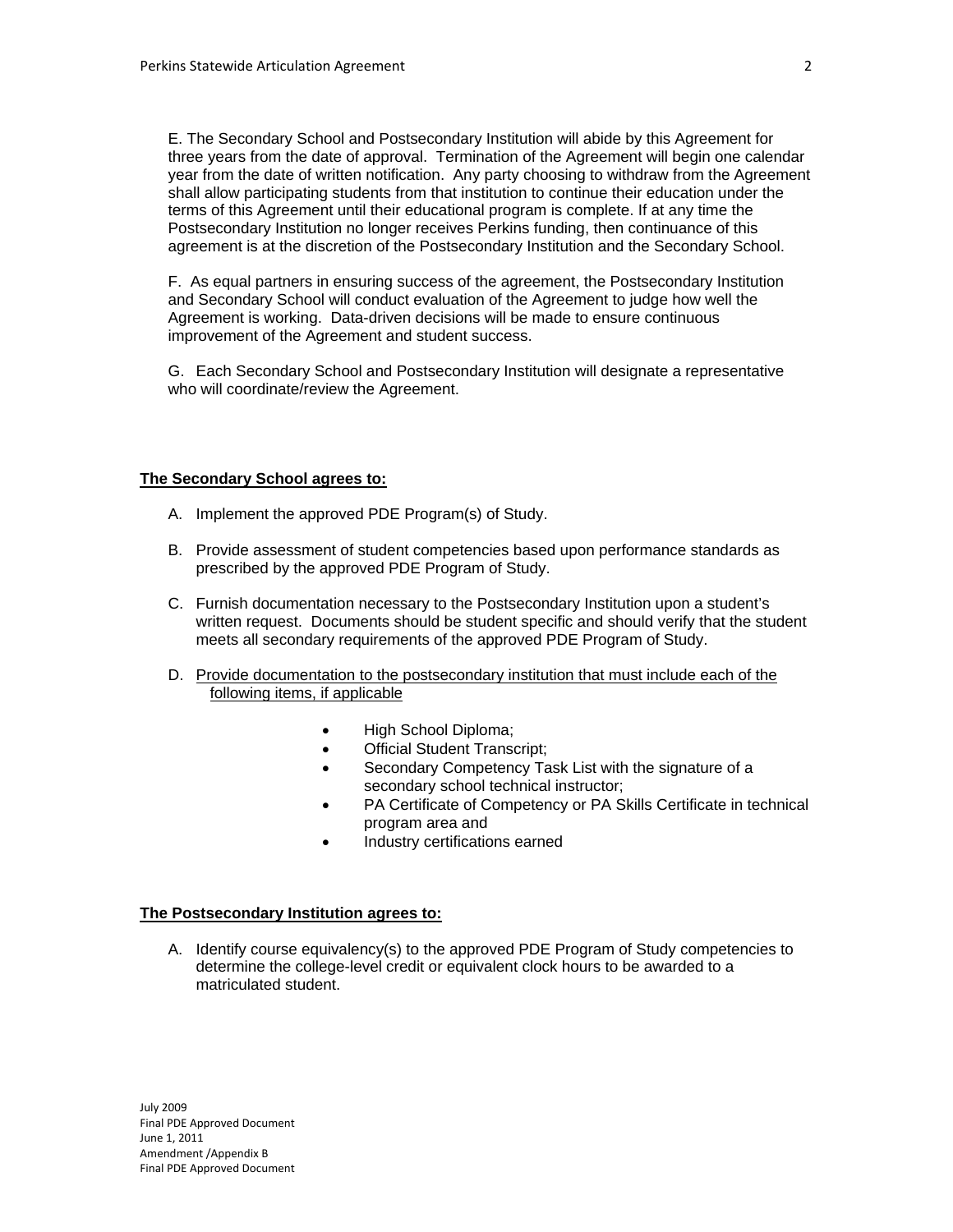#### **The Postsecondary Institution agrees to:**

B. Award at least nine (9) college-level credits or equivalent clock hours to a matriculated student enrolled in a related Program of Study (POS) at the Postsecondary Institution. If the Postsecondary Institution cannot meet this requirement in the first three years of this agreement, then a waiver request form will be required and submitted to PDE for approval. Postsecondary Institutions may exceed the minimum number of college-level credits awarded. *(Amended language added to this condition effective June 1, 2011, refer to Appendix B for additional language.)*

C. Implement reasonable and definitive policies and procedures for acceptance of learning experiences and course work successfully completed at the Secondary School Postsecondary Institutions are encouraged to review their policies and practices periodically to assure that they accomplish the Institutions' objectives, that they function in a manner that is fair and equitable to students and that they continue to meet the State and Federal guidelines.

D. Collect and submit data annually to PDE, as required by this Agreement and the Act. Data will be used to evaluate the success of those students who entered their Postsecondary Institution studies through the Agreement.

E. Those Postsecondary Institutions receiving Perkins funds will be required to submit student-level data via PA Adult and Postsecondary Student Attainment System (PAAPSA) using the PA secure ID and the PDE's Pennsylvania Information Management System (PIMS). This data will be used by PDE to conduct comprehensive analysis of the performance of Program of Study students within individual institutions and across all Perkins institutions.

The data collected and submitted shall include, at minimum, the following:

- Data required by the Act;
- The number of students from the Secondary School who have been accepted at the Postsecondary Institution and awarded college-level credit or equivalent clock hours;
- The number of students matriculated into the related Program of Study at the Postsecondary Institution;
- The number of credits awarded to each student who matriculates into the related Program of Study and
- The number of students who have graduated in the related Program of Study at the Postsecondary Institution.

# **The Postsecondary Institution further agrees to bide by the following Credit Validation Mechanisms:**

- A. **Admission**: Students shall apply through the Postsecondary Institution's standard admissions process and meet the prerequisites at the Postsecondary Institution in which they enroll.
- B. **College Preparedness**: Students shall demonstrate college preparedness by completing the secondary component of the identified and approved PDE Program of Study, achieving a minimum 2.5 grade point average on a 4.0 scale in technical courses,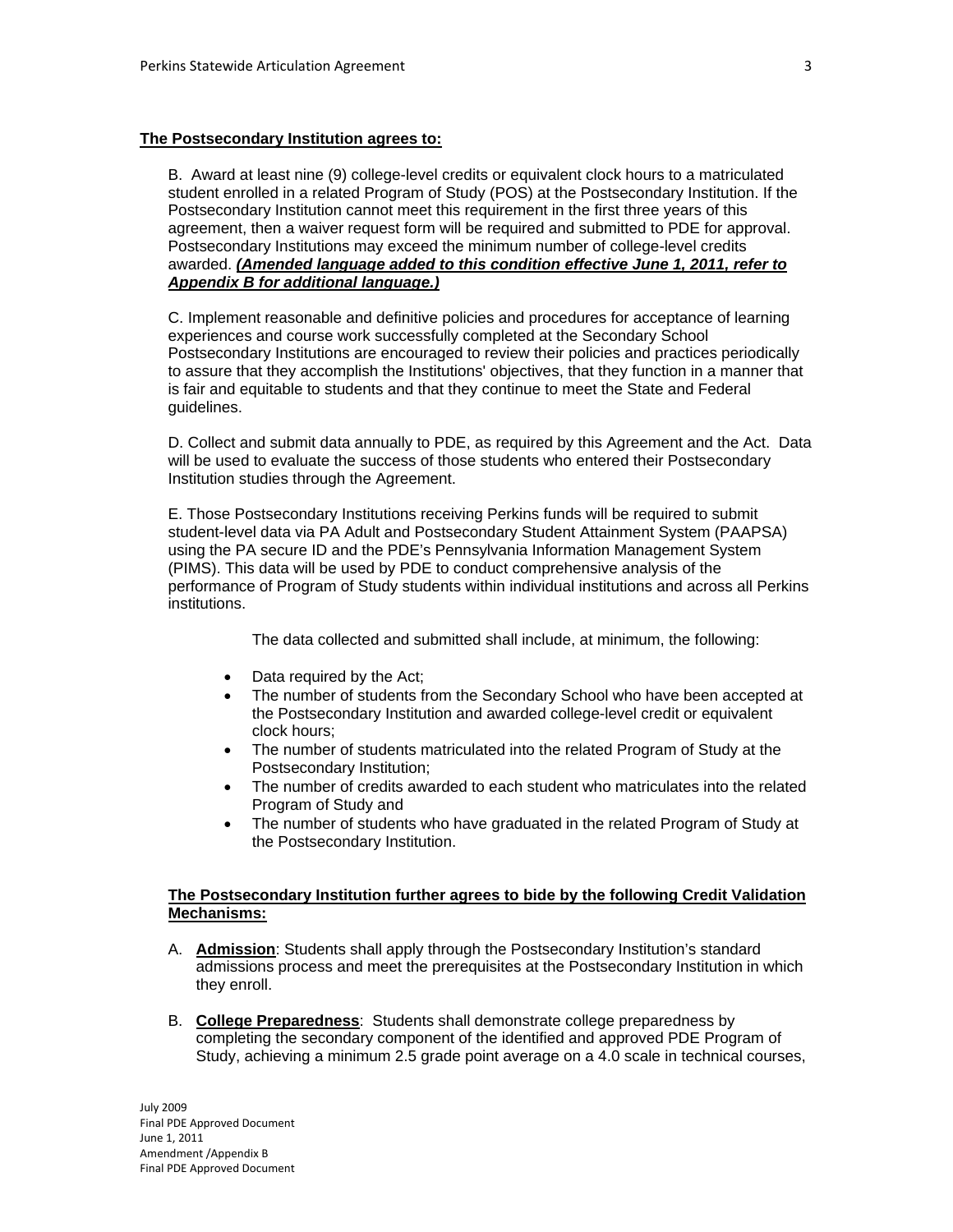and meeting all entrance requirements as determined by the Postsecondary Institution. Students scoring below the required score on any entrance exams or placement tests may be required to enroll in developmental or remedial courses prior to being accepted into the related Postsecondary Institution Program of Study.

- C. **Articulated Credit:** Students who meet the requirements for college-level credit or equivalent clock hours will be awarded college-level credit or equivalent clock hours at the Postsecondary Institution where the student is continuously enrolled and have that credit applied toward the degree requirements in the related Program of Study at the Postsecondary Institution.
- D. **Award of Credit**: Students who complete the secondary school Program of Study and meet the qualifying requirements as outlined in this Agreement shall receive college-level credit or equivalent clock hours as identified by the Postsecondary Institution. Equivalent credit will be made accessible to students via an online database provided by PDE. Postsecondary Institutions shall utilize their own standard institutional procedures to award credit for course content.
- E. **Communication:** Postsecondary Institutions shall assure those students are informed about their respective transfer policies and practices and this Agreement.
- F. **Time Limitations:** This Articulation Agreement and the awarding of college-level credit or equivalent clock hours is acceptable for up to three (3) years after the student has graduated from the Program of Study at the Secondary School. In circumstances when a student delays entering a related Program of Study at the Postsecondary Institution beyond the three years may be handled by other Postsecondary Institution policies, such as credit by exam or prior learning assessment.

**Under the terms and conditions of this Agreement and based on the following principles, college-level credit will be granted to students when all the student criteria listed below is achieved and proper documentation is submitted.** 

## **Students must:**

- A. Earn a high school diploma, achieve a minimum 2.5 grade point average on a 4.0 scale in the technical courses and complete the Secondary School component of the approved PDE Program of Study.
- B. Achieve competent or advanced level on the Secondary School end-of-program assessment that is appropriate to the approved PDE Program of Study.
- C. Achieve proficiency on all of the approved PDE Program of Study Secondary Competency Task List.
- D. Furnish documentation necessary to the Postsecondary Institution upon written request. Documents should be student specific that verify that the student meets all secondary requirements of the approved PDE Program of Study.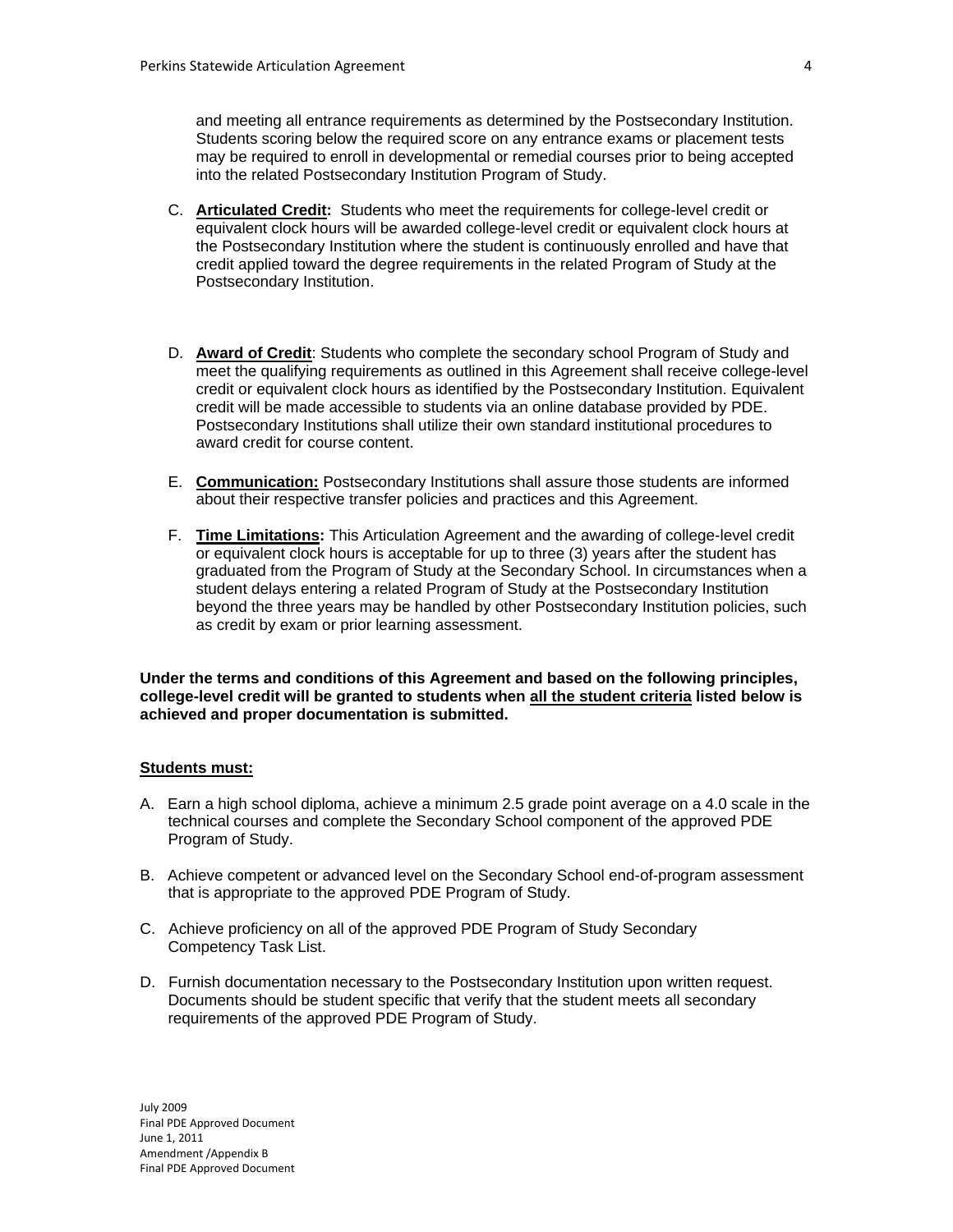#### **Students must:**

- E. Provide documentation that must include the following items, if applicable:
	- High School Diploma;
	- Official Student Transcript;
	- Secondary Competency Task List with the signature of a secondary school technical instructor;
	- PA Certificate of Competency or PA Skills Certificate in technical program area and
	- Industry certifications earned.

## **Articulation Evaluation Measures**

## **Department of Education**

PDE will conduct a review of the Articulation Agreement every three years upon date of approval. The purpose of this review will be to validate and confirm the following:

- A. That the Articulation Agreement is aligned with the Program of Study approval process.
- B. That the Articulation Agreement contains current signatures by both Secondary School and Postsecondary Institution representatives.
- C. That the Secondary School and Postsecondary Institution are abiding by and honoring the guidelines of the Articulation Agreement.
- D. Further, the Articulation Agreement will be reviewed for the amount of articulated credits offered in the Program of Study.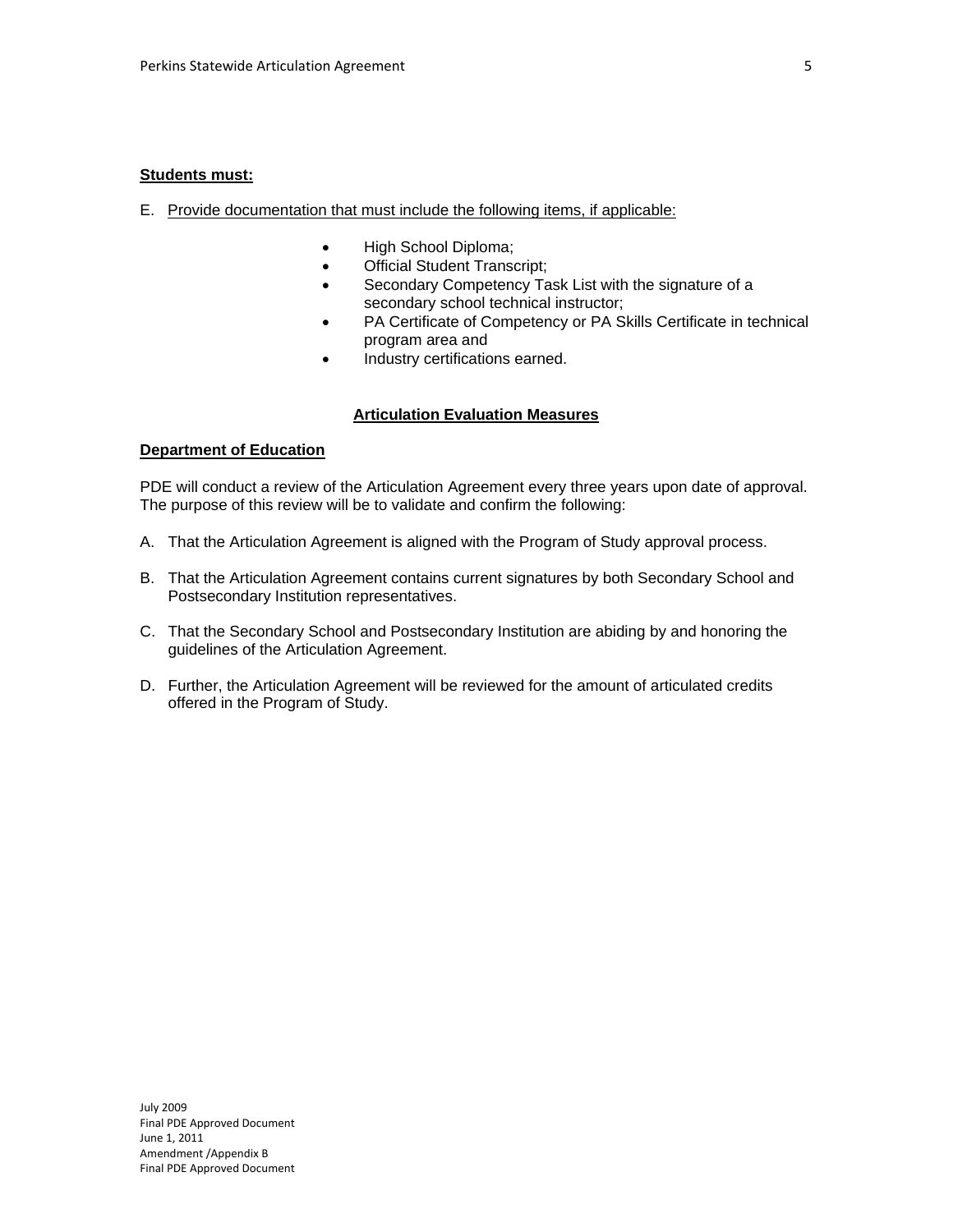#### **Credit Awarding Amendment Language**

#### **To the Perkins IV Statewide Articulation Agreement (Agreement)**

The following language is hereby added to the Perkins IV Statewide Articulation Agreement (Agreement). The purpose of the amended language is to clarify how measures to ensure full compliance by all Perkins-allocated Postsecondary Institutions will be achieved by June 30, 2013.

### **The following Postsecondary Institution Condition in the current Agreement is amended as follows.**

#### **The Postsecondary Institution agrees to:**

**Condition Item (B.)** Award at least nine (9) college-level credits or equivalent clock hours to a matriculated student enrolled in a related Program of Study (POS) at the Postsecondary Institution *and meet the conditions set forth in Appendix B regarding compliance to the Agreement by June 30, 2013.* 

If the Postsecondary Institution cannot meet this requirement in the first three years of this agreement, then a waiver request form will be required and submitted to PDE for approval. Postsecondary Institutions may exceed the minimum number of college-level credits awarded. *Waiver request conditions are hereby amended as follows to include the conditions set forth in Appendix Section B.*

**1. The amendment shall be enacted concurrently with the adoption of the amendment to the credit awarding clause in the current Agreement. Effective date of this amendment adoption begins June 1, 2011 and shall be enacted thereafter for the duration of this Agreement.** 

**2. The Measures to Ensure Full Compliance of All Perkins-Allocated Postsecondary Institutions by June 30, 2013 will be referenced as, "Appendix B" in the Agreement.** 

**3. Waiver request forms are referenced as Appendix C and Appendix D in the Agreement.**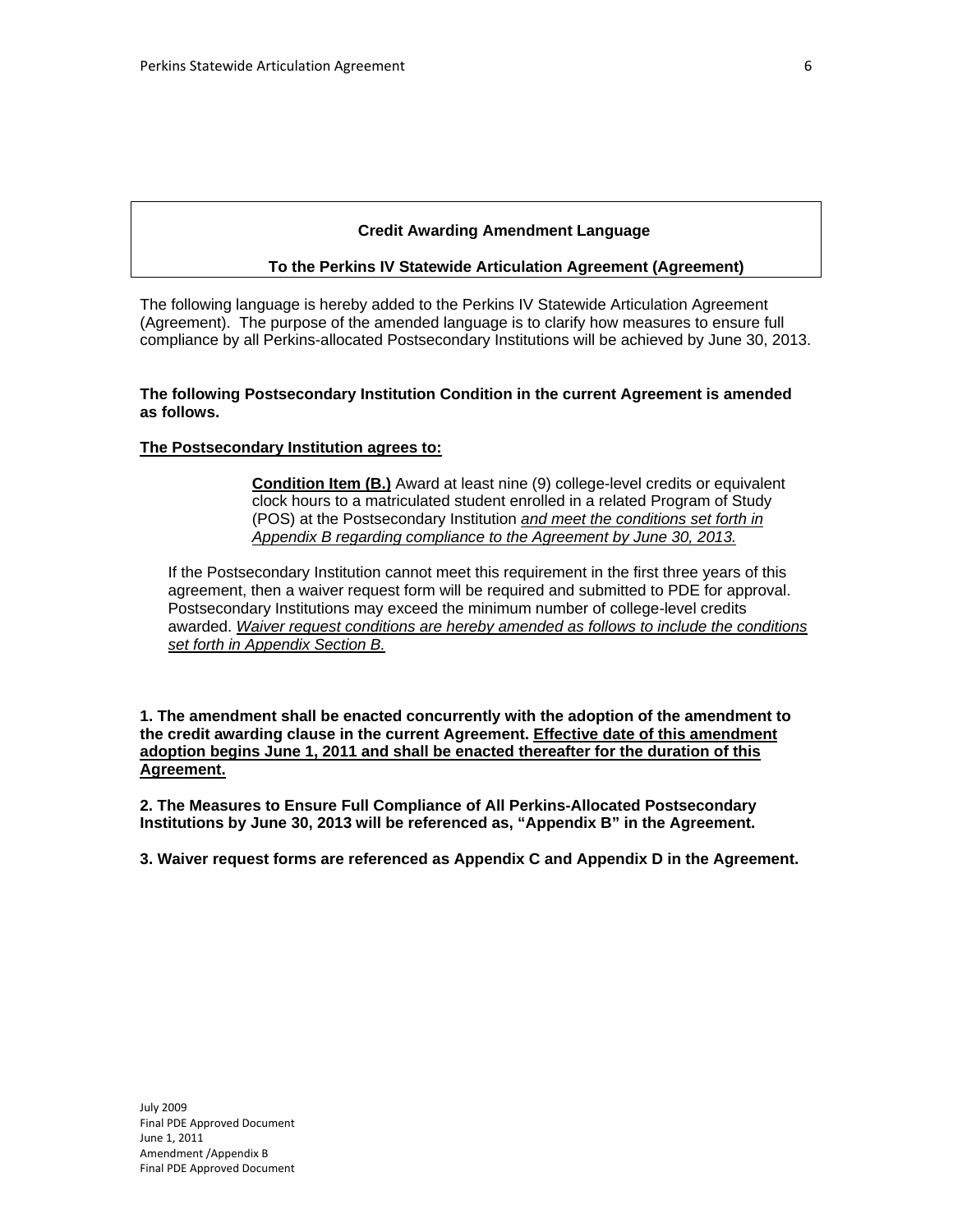## **Appendix A: Definitions**

**Articulation** –A planned process of curriculum development, instructional strategies and administrative procedures, which link educational agencies with other educational agencies or with industries.

**Carl D. Perkins Career and Technical Education Improvement Act of 2006 (Public Law 109- 270)** – was signed into law on August 12, 2006. Its purpose is to improve career and technical education programs. The primary focus is to develop challenging academic standards and promote the development of activities that integrate academic and vocational and technical instruction. The Act also outlines various opportunities for states and local areas to integrate vocational education and workforce investment systems.

**Clock hours** – A unit of measure that represents an hour of scheduled instruction given to students.

**College-level credit** – Recognition of attendance or performance in an instructional activity (course or program) that can be applied by a recipient toward the requirements for a degree, diploma, certificate or other formal award at an institution of higher education.

**Competency** – A solid acquisition of academic/career and technical skills and knowledge required to enter employment and/or postsecondary education. Advanced level is defined as the mastery of competence and understanding of academic/career and technical skills and knowledge required for advanced placement in employment and/or postsecondary education.

**Competency Task List** – A list of core academic/technical skills and knowledge required to enter employment and /or postsecondary education.

**Credit hour –** A unit of measure representing the equivalent of an hour of instruction per week over the entire term. It is applied toward the total number of credit hours needed for completing the requirements of a degree, diploma, certificate or other formal award at the Postsecondary Institution.

**Matriculated Student** – A matriculated student has been accepted for admission and is enrolled in a degree, certificate, or diploma program in a related Program of Study leading to a diploma, certificate or degree program at the Postsecondary Institution.

**Related Program of Study** – A program of study offered at a Postsecondary Institution that correlates academically and technically to the Program of Study offered at a Secondary School. Related Programs of Study lead to an industry-recognized credential or certificate at the postsecondary level, or an associate or baccalaureate degree.

**Pennsylvania Certificate of Competency** – A certificate provided by PDE to recognize vocational and technical education students who have achieved a score of competent on occupational end-of-program assessments in their chosen technical area.

**Pennsylvania Skills Certificate** – A certificate provided by PDE to recognize vocational and technical education students who have achieved a score of advanced on occupational end-ofprogram assessments in their chosen technical area.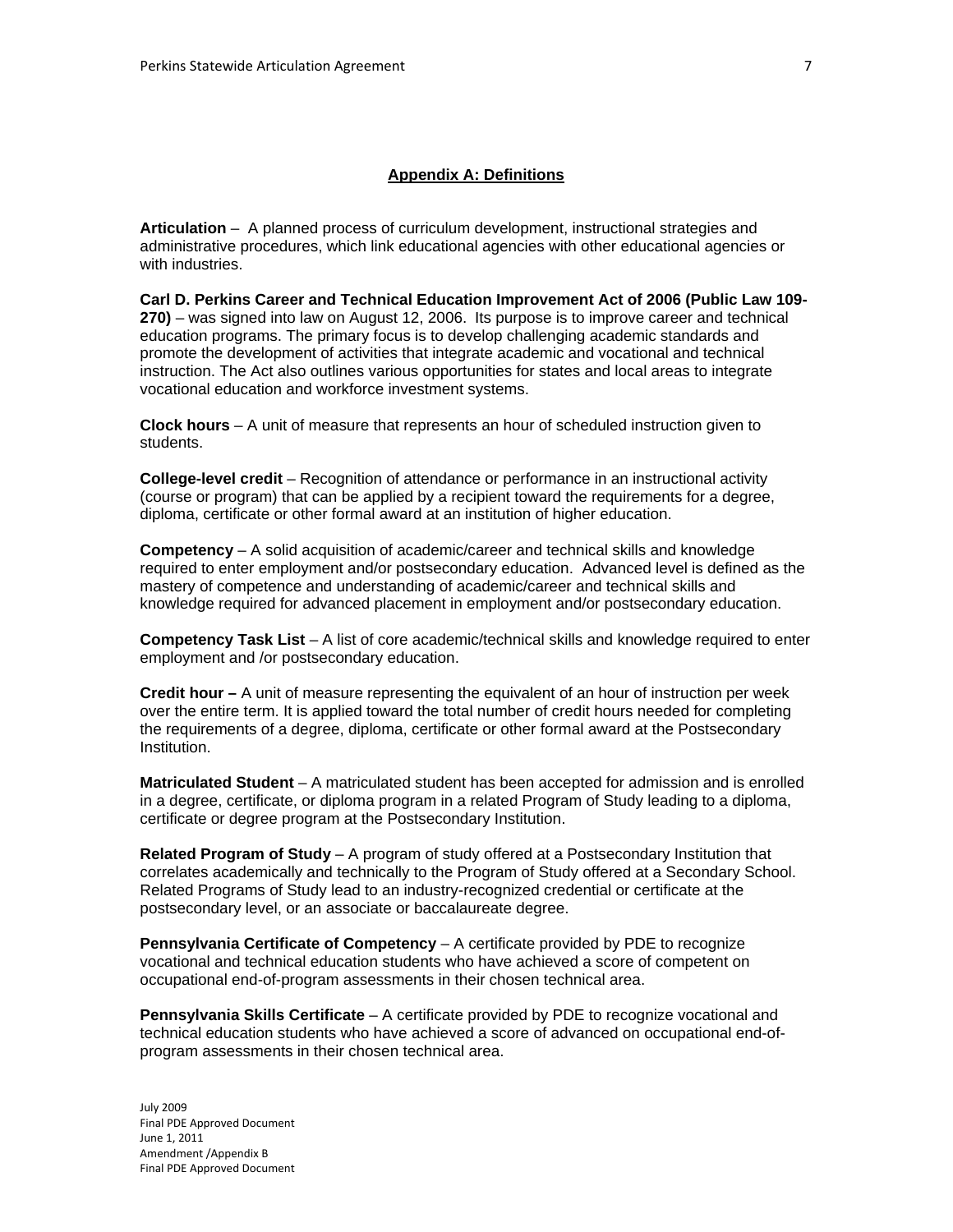**Pennsylvania State Five–Year Plan** – A plan submitted by PDE and approved by the Federal Government in accordance with the Carl D. Perkins Career and Technical Education Improvement Act of 2006 (20 U.S.C. § § 2301—2471), or its successor.

**Programs of Study –** Programs that incorporate secondary education and postsecondary education elements and include coherent and rigorous content aligned with challenging academic standards and relevant career and technical content in a coordinated, non-duplicative progression of courses that align secondary and postsecondary education to adequately prepare students to succeed in postsecondary education. Programs of Study may include the opportunity for secondary students to participate in dual or concurrent enrollment programs or acquire college level credit or equivalent clock hours in other ways, leading to an industry-recognized credential or certificate at the postsecondary level, or an associate or baccalaureate degree.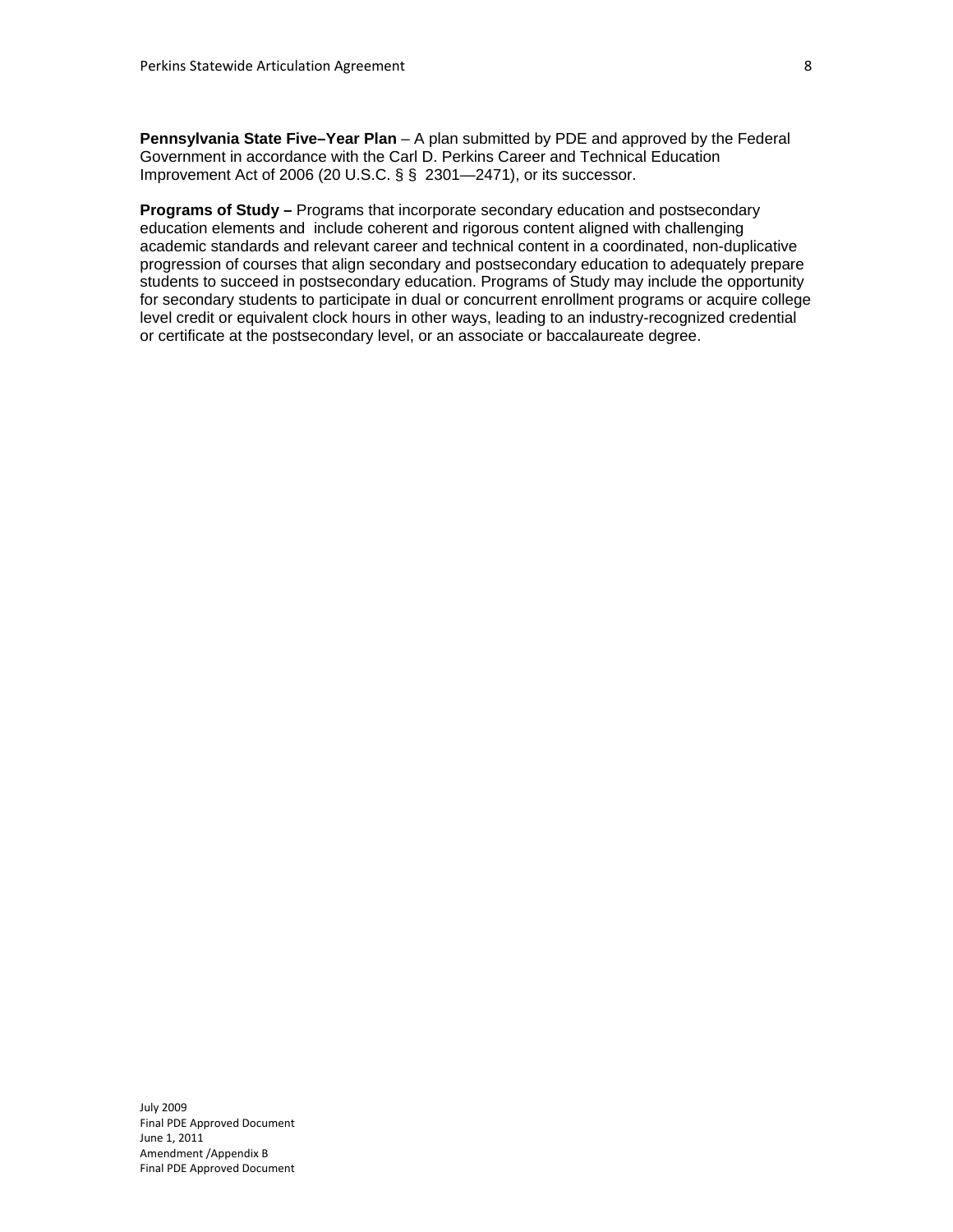### **Appendix B, Perkins IV Statewide Articulation Agreement**

## **Measures to Ensure Full Compliance of the Perkins-Allocated Postsecondary Institution by June 30, 2013**

# **In areas of Alignment between Secondary POS to Postsecondary POS Articulation:**

## **A. One to One CIP number alignment:**

Full compliance would be establishing direct alignment made between the secondary POS CIP developed by PDE/BCTE and the **exact, one to one CIP number** CTE postsecondary CIP in all CIPs offered at the postsecondary institution. An example is shown below:

**Example:** at Westmoreland County Community College the Secondary CIP # 48.0508 Welding was aligned to the A.A.S. degree Postsecondary CIP # 48.0508 Welding.

### **B. CTE-related program alignment**

Full compliance may also entail establishing a direct alignment made between the secondary POS CIP developed by PDE/BCTE and **an aligning CTE-RELATED** postsecondary CIP, as determined appropriate by the postsecondary institution, as shown below:

**Example** at Butler County Community College, Secondary CIP#11.0901 Computer Systems Networking & Telecommunications was aligned to A.A.S. degree Postsecondary CIP# 11.1001 Computer System Administrator, even though both CIP numbers do not match.

**Example** is at Clarion University where secondary CIP#11.0901 Computer Systems Networking & Telecommunications was aligned to the A.A.S. degree in Industrial Technology through Postsecondary CIP 15.0699 Industrial Production Technologies/Technician, Other.

## **Postsecondary Credit Awarding in Degree Programs**

#### A. **One-to-One CIP Number Alignment:**

If the Postsecondary Institution is unable to award nine (9) college-level credits even though there is a one-to-one CIP number alignment between the secondary and postsecondary POS, the Department shall require the Postsecondary Institution to submit a waiver each year until a revision is made to the current POS Secondary Competency Task List allowing for the institution to award at least nine (9) college level credits. The postsecondary institution will determine the amount of college level credit to be awarded. If the award is less than nine (9) college level credits, then the postsecondary institution will request and submit the appropriate Perkins IV Statewide Articulation Agreement Waiver Request Form, refer to Appendix C and Appendix D in the Agreement.

Approval of the Perkins IV Statewide Articulation Agreement Waiver Request shall be contingent upon the following conditions:

 1. The Postsecondary Institution completes and submits all forms and documentation required in the annual waiver process. If the waiver is granted, the Department will notify the postsecondary institution in writing.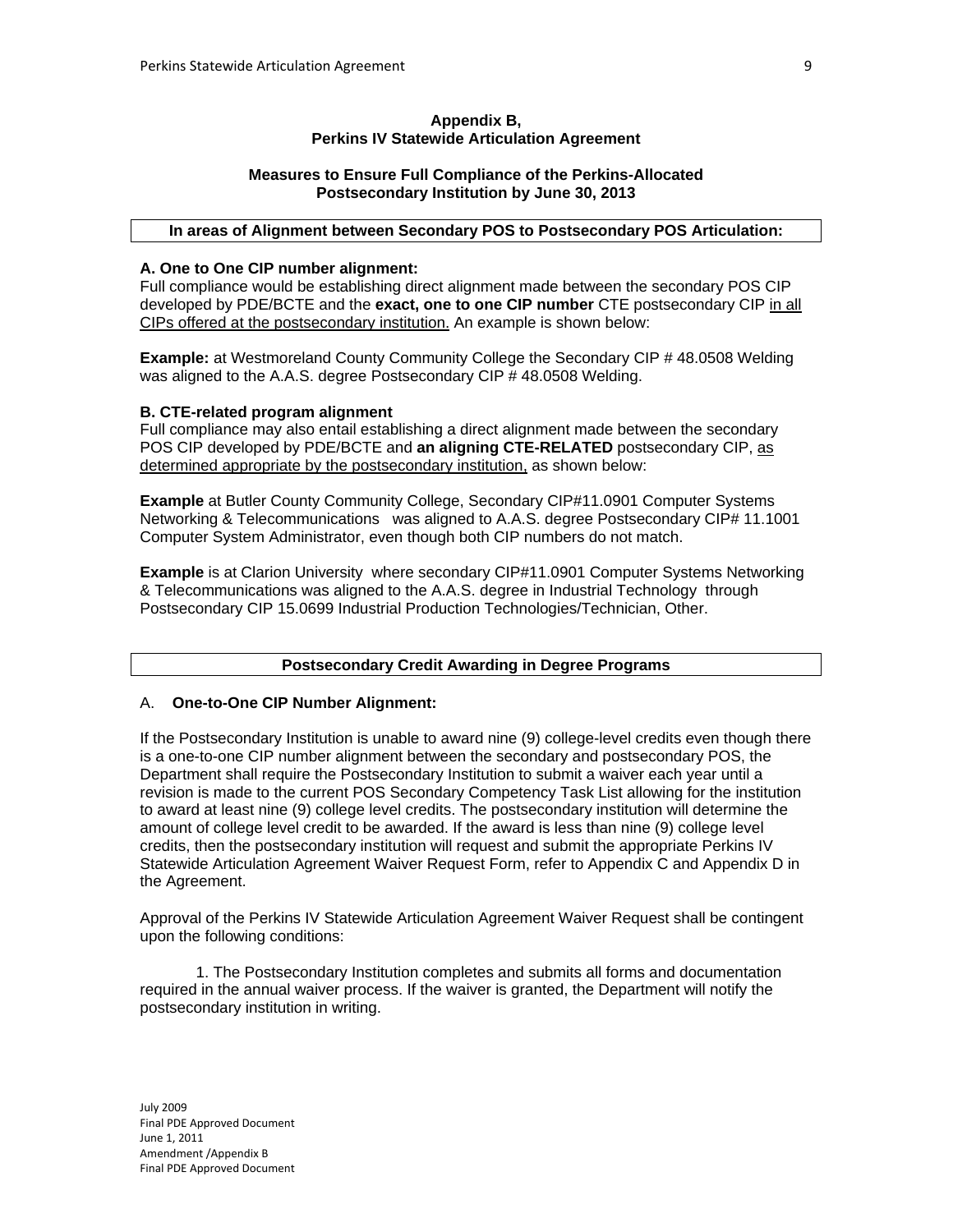# **Postsecondary Credit Awarding in Degree Programs**

# **A. One-to-One CIP Number Alignment, continued.**

 2. Once the postsecondary institution waiver request has been granted, the postsecondary institution will then report of the number of credits less than 9 on the Course Equivalency Management Center available at www.collegetransfer.net website.

 3. The Postsecondary Institution agrees to appoint at least one (1) faculty representative from the POS to serve on BCTE's POS Committee assigned to review and revise the POS Secondary Competency Task List as directed by PDE. As member of the POS Review Committee, the faculty representative will be expected to provide input which will allow for the awarding of the full 9 college level credits by the representative's respective Postsecondary Institution in the renewal of the next Agreement.

#### **B. CTE-Related Program Alignment**

The Postsecondary Institution will determine the acceptable postsecondary credit awarding amount less than nine (9) college-level credits, as determined appropriate by the postsecondary institution. If a Postsecondary Institution is unable to award nine (9) college-level credits in a CTE-related Program alignment of CIP codes between the Secondary and Postsecondary POS, the Department shall require the Postsecondary Institution to submit a waiver each year until a revision is made to the current POS Secondary Competency Task List which may allow the postsecondary institution to award additional college level credit in the CTE-related Program of Study. Approval of the waiver shall be contingent upon the following conditions:

1. The Postsecondary Institution completes and submits all forms and documentation required in the annual waiver process. If the waiver is granted, the Department will notify the postsecondary institution in writing.

2. Once the waiver request is granted, the Postsecondary Institution agrees to report the actual number of credits awarded in the BCTE articulation database, the Course Equivalency Management Center, available at www.collegetransfer.net website.

 In addition, The Postsecondary Institution issued a wavier in the CTE-related degree POS is strongly advised to appoint at least one (1) faculty representative from the POS to serve on BCTE's committee assigned to review and revise the POS Secondary Competency Task List. As member of the POS Review Committee, the faculty representative will be expected to provide input which may allow for the awarding of additional college-level credits in the CTE-related POS by the representative's respective Postsecondary Institution in the renewal of the next Agreement.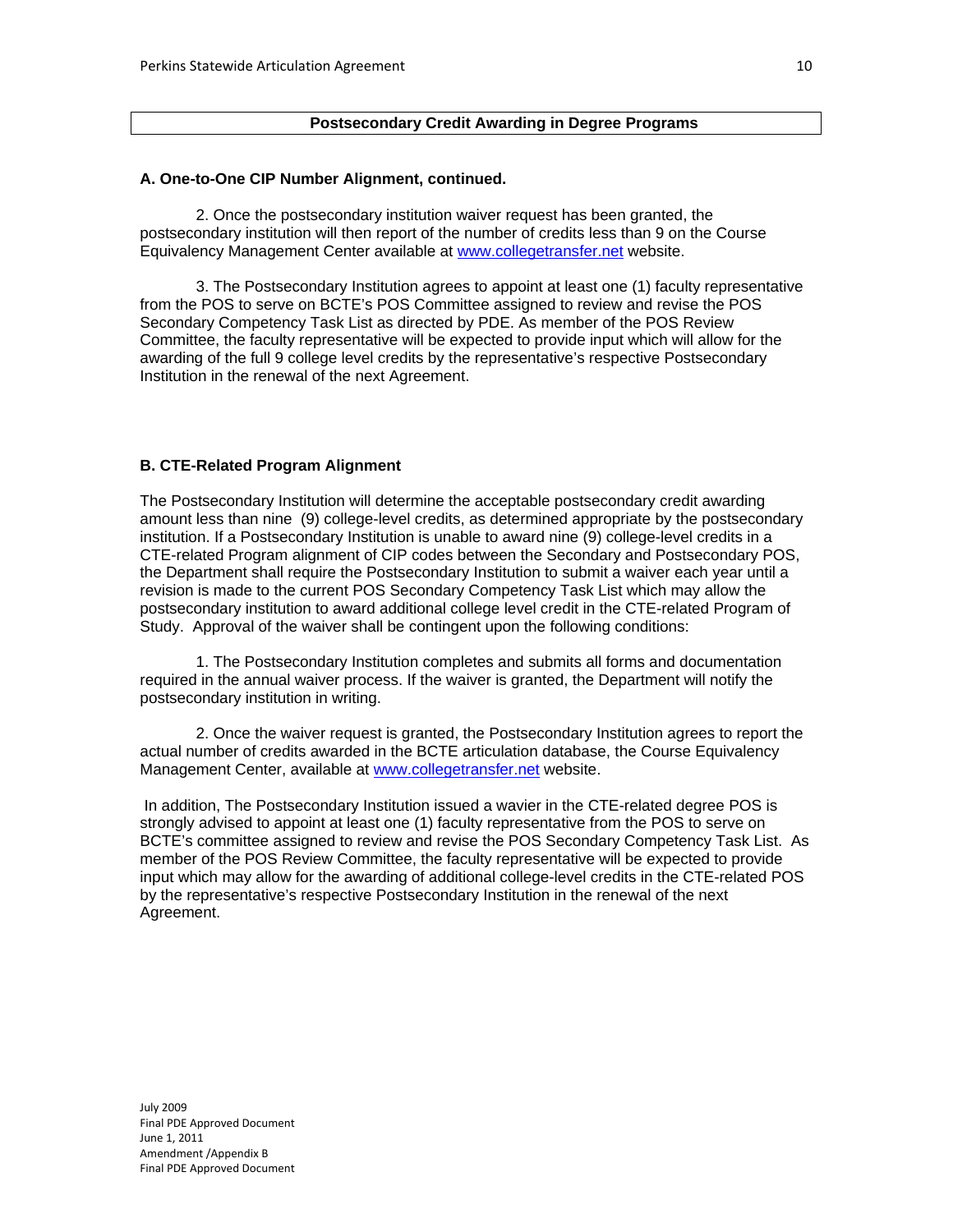### **Postsecondary Credit Awarding in Certificate & Diploma Programs**

# **C. One-to-One CIP number program alignment or a CTE–related CIP program alignment**

The Department recognizes that the awarding of nine (9) postsecondary credits in Postsecondary Certificate and Diploma Programs may not be possible due to the unique program delivery, institutional transfer polices or student residency requirements. If the Postsecondary Institution determines it is unable to award a minimum of nine (9) college-level credits toward its postsecondary Certificate or Diploma Program, regardless if the postsecondary POS is aligned to the secondary POS, the institution may request a waiver to the Agreement. Approval of the appropriate waiver request shall be contingent upon the following conditions:

1. The Postsecondary Institution completes and submits all forms and documentation required in the annual waiver process to the Department. If the waiver is granted, the Department will notify the postsecondary institution in writing.

2. Once the waiver request is approved, the Postsecondary Institution agrees to report the actual number of credits awarded in the BCTE articulation database, the Course Equivalency Management Center, available at www.collegetransfer.net

 In addition, Postsecondary Institution issued a waiver for a Postsecondary Certificate or Diploma in the POS is strongly advised to appoint at least one (1) faculty representative from the POS to serve on BCTE's committee assigned to review and revise the POS Secondary Competency Task List. As a member of the POS Review Committee, the faculty representative will be expected to provide input which may allow for the awarding of additional college-level credits in the CTE-related POS by the representative's respective Postsecondary Institution in the renewal of the next Agreement.

### **Awarding Postsecondary Credit in Allied Health and Nursing Programs of Study**

This Agreement recognizes that external licensing/accreditation agencies may prohibit a Postsecondary Institution from being able to award of nine (9) college-level credits for work completed as part of the secondary POS. Such external licensure and accreditation is known to specifically affect the awarding of postsecondary credit for POS in allied health programs leading to an industry-recognized credential, certificate, diploma or a postsecondary degree.

**Example#1:** In a postsecondary Practical Nursing Program CIP 51.1613, delivery of curriculum is regulated by Title 49. Professional & Vocational Standards, Department of State, State Board of Nursing, Sections 21.202-21-21.234 as adopted by the Pennsylvania Legislature. The purpose of this Pennsylvania Code is to ensure that graduates are competent and safe care providers, and practice under the standards of the law. Due to Title 49 regulations, postsecondary credit(s) awarding is limited when aligning from Secondary CIPS: 51.0899 Health/Medical Assisting Services, or 51.9999 Health Professions and Related Clinical Sciences, Other.

**Example #2:** A postsecondary Medical Assistant Program CIP 51. 0801 is accredited by the Commission on Accreditation of Allied Health Programs (CAAHEP), the American Association of Medical Assistants (AAMA) and the American Medical Association (AMA). CAAHEP, AAMA and AMA cooperate to establish, maintain and promote appropriate standards of quality for educational programs in medical assisting and as such may limit the amount of clinical-base credit(s) awarded when aligning from a Secondary Program of Study Competency Task List in CIP 51.0899 Health/Medical Assisting Services.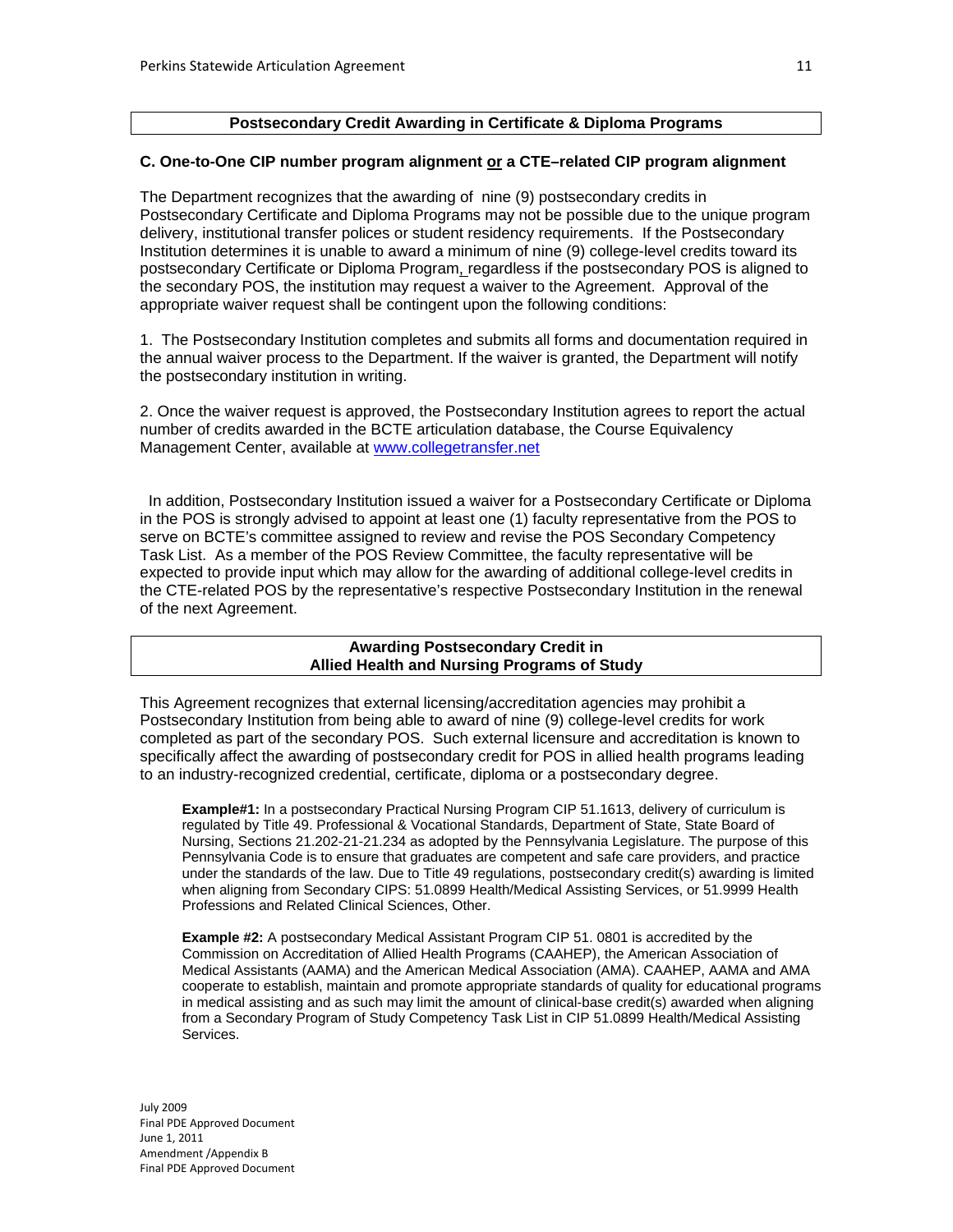### **Awarding Postsecondary Credit in Allied Health and Nursing Programs of Study**

In such program areas where postsecondary credit awarding in allied health CTE-related postsecondary institution programs are affected by external licensing/accreditation agencies, the following conditions shall apply:

1. The postsecondary curriculum alignment committees will determine the minimum number of credits to be awarded based upon the following factors:

- a. Review of the appropriate POS Secondary Competency Task List and postsecondary institution course(s) outline(s) to compare competencies/outcomes.
- b. Determine that secondary POS competencies are similar to postsecondary competencies, and therefore, course-to-course articulation is possible, and follow postsecondary institution articulation procedures.
- c. Adherence to policies and regulations of external licensing/accrediting agencies.

2. The Postsecondary Institution shall request and submit for approval to PDE an Allied Health and Nursing Program Specific Conditions Waiver Request Form, see Appendix D.

3. If the Allied Health and Nursing Program Specific Conditions Waiver is granted by PDE, the waiver will be effective for the duration of the Agreement.

4. If a change in external licensing procedures or accreditation agency policy occurs which allows for the awarding of more college-level credit the Postsecondary Institution shall request and submit for approval to PDE a revised Allied Health and Nursing Program Specific Conditions Waiver Request Form Waiver with the appropriate documentation reflecting such change(s) in external licensing regulation or accreditation agency policy.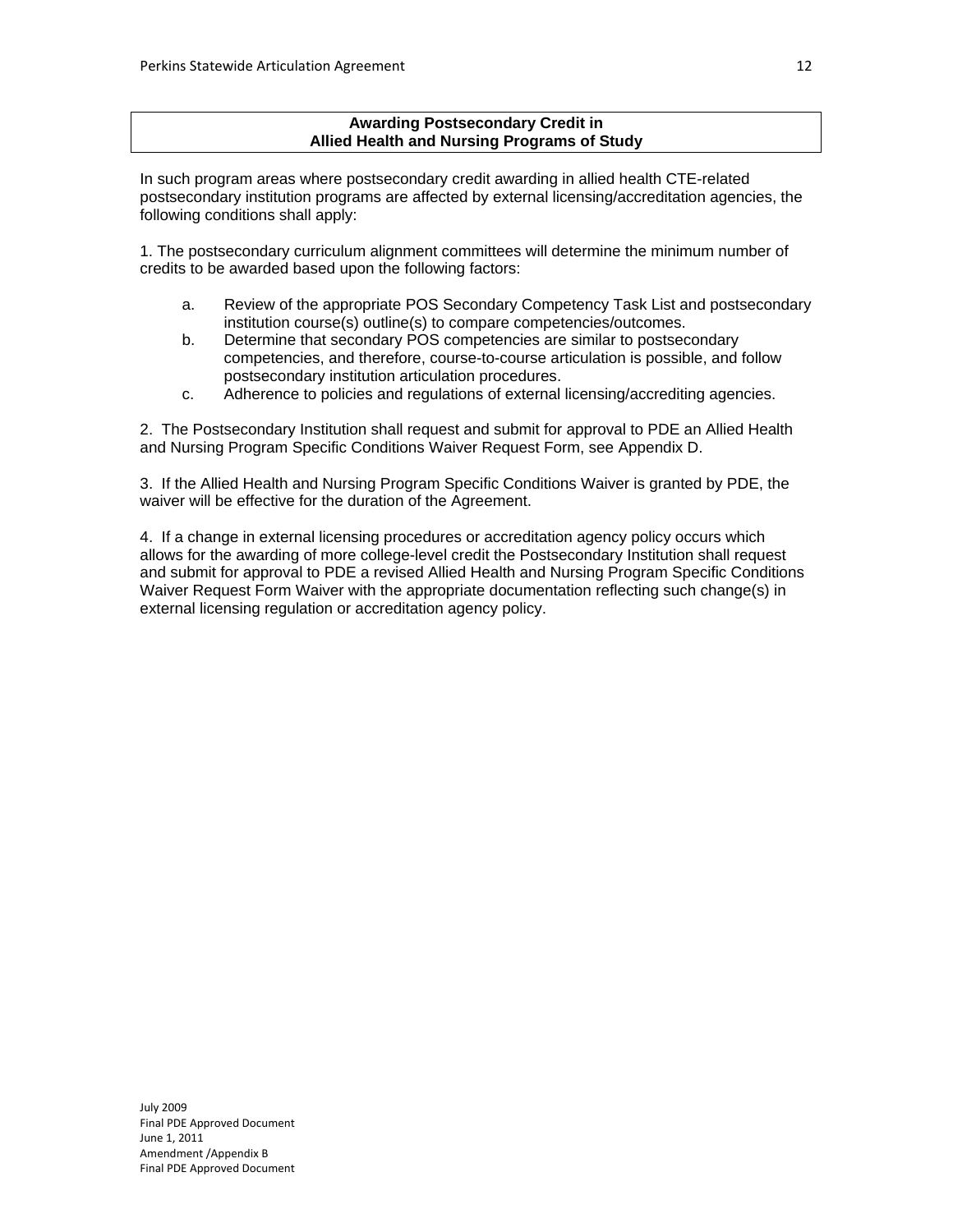#### **Appendix C, Perkins Statewide Articulation Agreement**

#### *General Conditions Waiver Request*

**Pennsylvania Department of Education, Bureau of Career and Technical Education** 

**Waiver Request for Awarding Postsecondary Credit in Programs of Study** 

**This document explains why nine (9) total credits cannot be articulated in the PDE approved Program of Study Statewide Articulation Agreement. Please follow each step below:** 

## **STEP 1:** *Complete the postsecondary institution information*

| Point of Contact Representative                                                  |                                                                                                                                                                                                                                      |  |
|----------------------------------------------------------------------------------|--------------------------------------------------------------------------------------------------------------------------------------------------------------------------------------------------------------------------------------|--|
| Postsecondary Institution Name                                                   |                                                                                                                                                                                                                                      |  |
| PDE POS CIP #                                                                    | Program Title <b>Contract Contract Contract Contract Contract Contract Contract Contract Contract Contract Contract Contract Contract Contract Contract Contract Contract Contract Contract Contract Contract Contract Contract </b> |  |
| Postsecondary-related CIP # ______________                                       | Program Title_____________________                                                                                                                                                                                                   |  |
| Dates honoring stipulation of the waiver period: _______________________________ |                                                                                                                                                                                                                                      |  |

### **STEP 2:** *Check the appropriate item below indicating why nine (9) total credits cannot be articulated in the PDE approved Program of Study Perkins Statewide Articulation Agreement.*

**One to One CIP Alignment:** Postsecondary courses are not sequenced to align with the Secondary Competency Task List. Explain prescriptive measures in the future that will allow for nine (9) total credits to be awarded in a degree program, or allow additional credit(s) to be awarded in a certificate or diploma program. Submit evidence outlined in Step 3.

 **CTE-Related Program Alignment**: Postsecondary CIP is not sequenced to align with the PDE developed Secondary Competency Task List. Explain prescriptive measures in the future that will allow for additional credit(s) to be awarded in a CTE-related degree, certificate or diploma program. Submit evidence outlined in Step 3.

**STEP 3:** *Submit evidence to support items identified in STEP 2*. Evidence may include: admission policy criteria, program specific transfer criteria, or program assessment criteria, faculty meeting discussion minutes, postsecondary institution course requirements, institutional course syllabi, institutional CTE program-specific criteria. Secure the signature of certifying postsecondary representative compiling the evidence of this waiver request.

## **STEP 4:** *Return this form with the supporting documentation evidence to:*

**David C. Garnes** | Career and Technical Education Advisor Bureau of Career and Technical Education Pennsylvania Department of Education 333 Market Street | Harrisburg, PA 17126 Phone: 717-783-6859 | Fax:717-783-6672 dgarnes@state.pa.us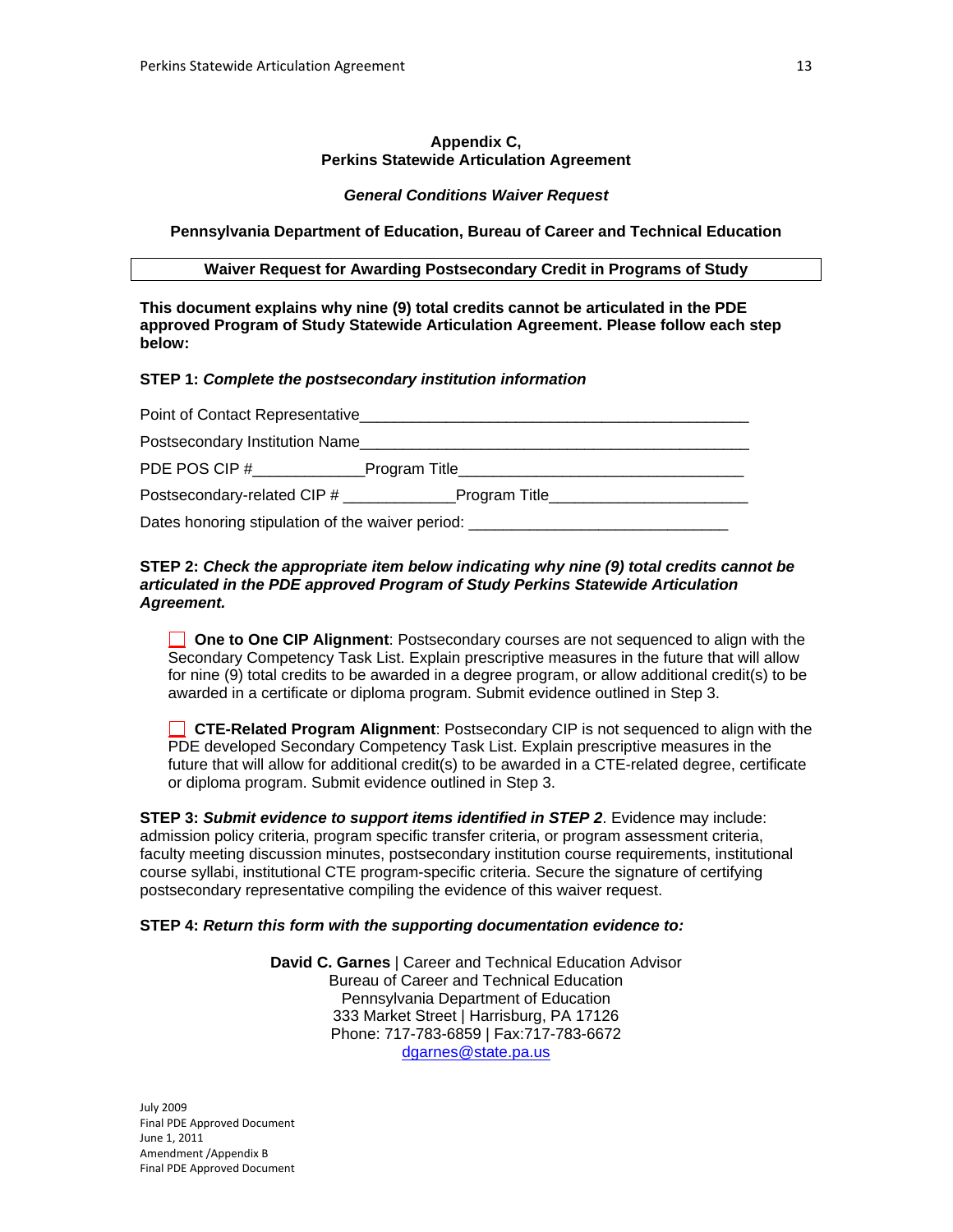#### **Appendix D, Perkins Statewide Articulation Agreement**

## *Allied Health and Nursing Program Specific Conditions Waiver Request Form*

**Pennsylvania Department of Education, Bureau of Career and Technical Education** 

# *Waiver Request when Awarding Postsecondary Credit in specific Allied Health and Nursing Programs of Study only*

**This document explains why nine (9) total credits cannot be articulated in the PDE approved Program of Study Statewide Articulation Agreement. Please follow each step below.** 

#### **STEP 1:** *Complete the postsecondary institution information*

| Postsecondary Institution Name                   |  |  |
|--------------------------------------------------|--|--|
|                                                  |  |  |
| Postsecondary-related CIP #                      |  |  |
|                                                  |  |  |
| Dates honoring stipulation of the waiver period: |  |  |

# **STEP 2:** *Check the box below indicating that nine (9) total credits cannot be articulated in the PDE approved Program of Study Perkins Statewide Articulation Agreement.*

 $\Box$  Third party conditions imposed upon the postsecondary-related CIP does not allow for nine (9) total credits to be awarded. Explain the third party condition(s) imposed – either external licensing or accrediting agency regulation and how those conditions impact the awarding of articulated credit. *Submit evidence as outlined in Step 3.*

## **STEP 3:** *Submit evidence to support item identified in STEP 2*.

Refer to page 2 of this wavier request form for a listing of Accrediting Agencies which will accredit the postsecondary institution's CTE-related Allied Health Program of Study for which the wavier is being requested. *Evidence must include:* The external licensing regulation documentation and /or accrediting agency name and address and the accreditation agency guidelines and the accreditation agency issues which impact credit awarding in the postsecondary institutional program of study for which the wavier is being requested. Secure the signature of certifying postsecondary representative compiling the evidence of this waiver request.

## **STEP 4:** *Return this form with the supporting documentation evidence to:*

**David C. Garnes** | Career and Technical Education Advisor Bureau of Career and Technical Education Pennsylvania Department of Education 333 Market Street | Harrisburg, PA 17126 Phone: 717-783-6859 | Fax:717-783-6672 dgarnes@state.pa.us